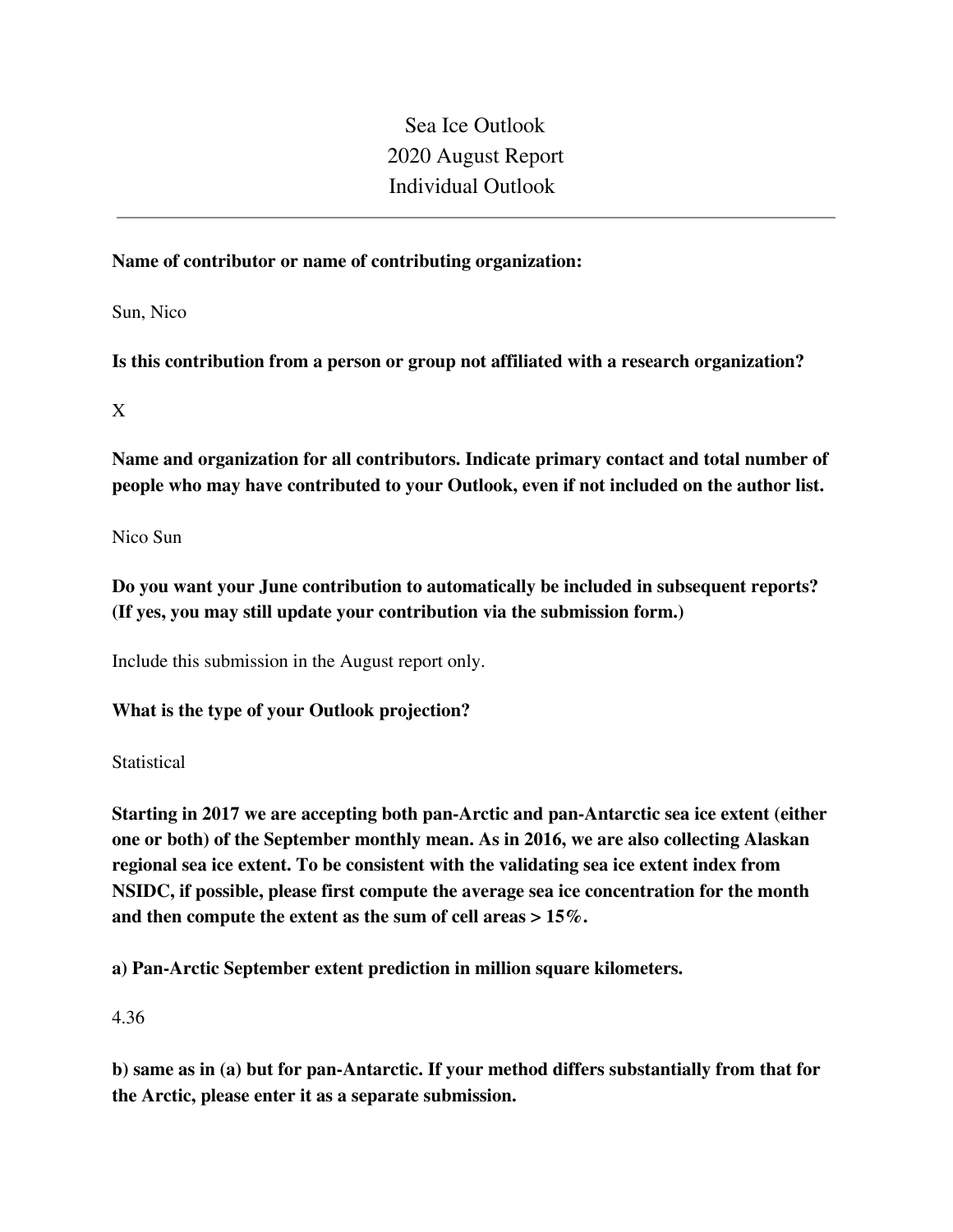**c) same as in (b) but for the Alaskan region. Please also tell us maximum possible extent if every ocean cell in your region were ice covered.**

#### 0.491

**"Executive summary" of your Outlook contribution (using 300 words or less) describe how and why your contribution was formulated. To the extent possible, use non-technical language.**

The forecast model is based on ice persistence. It uses incoming solar radiation and sea ice albedo derived from a predicted Sea Ice Concentration (SIC) value to calculate daily thickness losses for every NSIDC 25km grid cell. The initial thickness is calculated from AMSR2 sea ice volume and NSIDC SIC data.

The mean forecast uses the 2007-2019 mean SIC (1/4 weight) and mean SIC change per day (3/4 weight) to predict future SIC. The low forecast reduces the predicted SIC by 0.3Stdv for previously observed SIC for this day and a 10% increased bottom melt. The high forecast increases the predicted SIC by 0.10Stdv and a 10% decreased bottom melt. The 2020 model includes an extra cooling/heating layer to simulate sea ice drift. In re-forecasts it eliminated the persistent underprediction of sea ice in the Eastern Beaufort sea, the Canadian Archipelago and Eastern Greenland Sea during the late melt season.

#### **Brief explanation of Outlook method (using 300 words or less).**

Each grid-cell is initialized with a thickness derived from the AMSR2 Sea Ice Volume model ( https://cryospherecomputing.tk/SIT). For each day the model calculates average thickness loss per grid cell using the exact solar radiation energy and the predicted sea ice concentration as an albedo value.

Ice-loss(m) = Energy(solar in MJ)\*(1-SIC) / icemeltenergy

SIC = sea ice concentration icemeltenergy = Meltenergy per m3, (333.55 KJ/kg\*1000(m3/dm)\*0.92(density)/1000(MJ/KJ)

For 2019 the model was upgraded with a bottom-melt model and a radiation of thermal energy back to space. This allowed the model to forecast the initial refreezing period during late